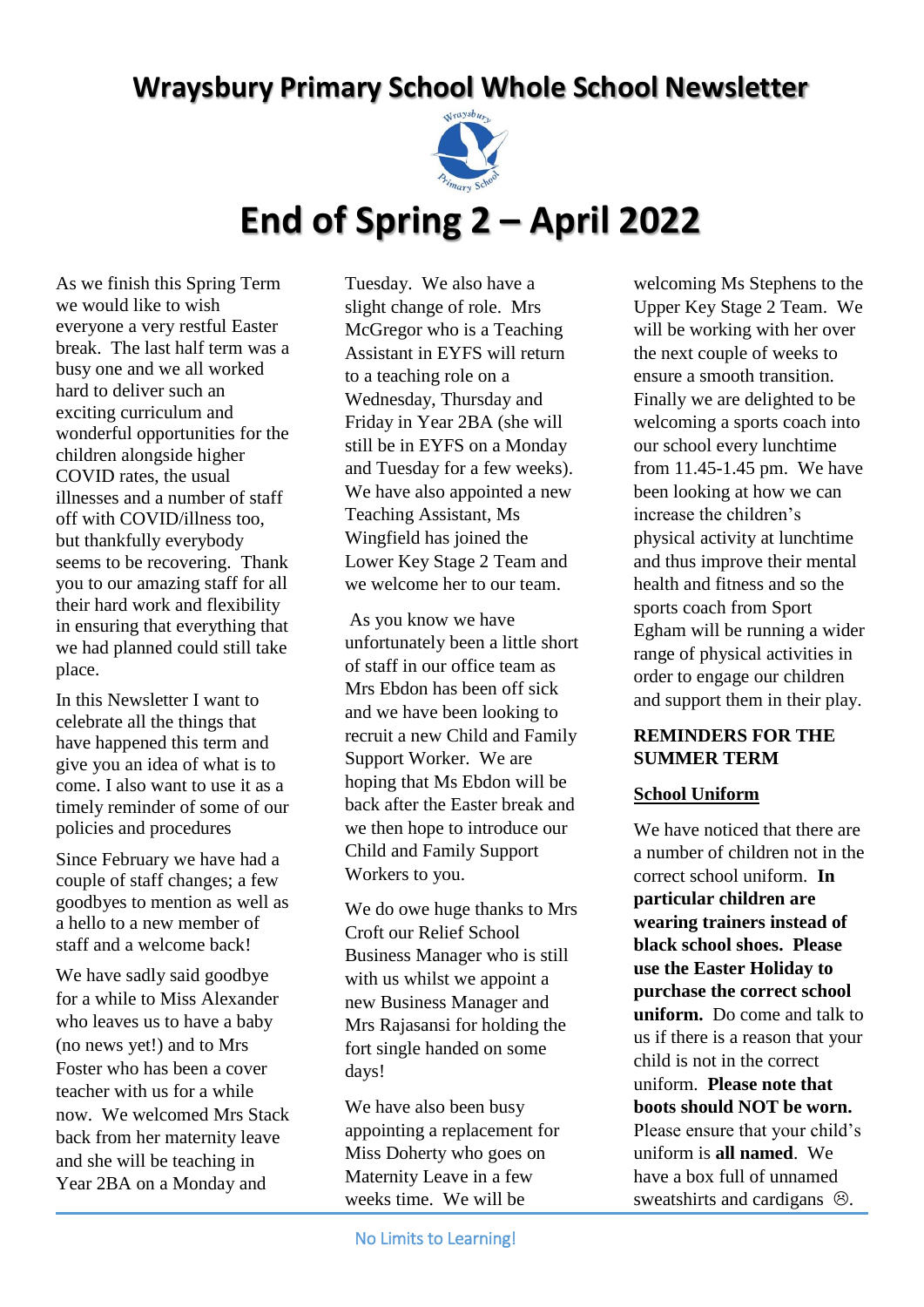As the weather turns warmer blue checked summer dresses may be worn.

**For PE/Games every child should have a white t-shirt with the school logo and navy blue shorts. Tracksuits in a dark colour may be worn for outside games in colder weather.** Velcro trainers should be worn in Y1 and Y2 as they give more support and are easier to do up.

As we will be starting swimming in the first week of May you may wish to start getting swimming kit together. Everyone will need a swimsuit or swimming trunks/ shorts (no bikinis and no longer length swimming shorts), a towel, a hat and crocs or flip flops.

Please remember fruit for KS2 children to have at break time **and a water bottle for all children. The children now take their water bottles out for breaks and PE in order to keep them hydrated.**

Please remember that no jewellery should be worn in school except for stud earrings. Earrings **must** be removed for PE and swimming so it is better that they do not wear them on days they have these things. Permitted religious bangles **must** be covered by a sweatband for PE. Please ensure that your child does not have nail varnish or false nails on school days and hair that is shoulder length or longer should also be tied up please.

#### **Communication**

Do please keep an eye on our website. It will be updated regularly with useful information including letters, COVID information, useful links and details of what the children are currently learning. We will also be using Twitter to celebrate the wonderful work and achievements of our children. Follow us on @wraysburyschool

#### **School Dinner Costs**

**The cost of school dinners for Y3-6 is £2.20.** Whilst it is possible to prebook your child's dinner choice online, please be aware that you will need to cancel it if your child is off sick, decides to have a packed lunch or is sent home. Unfortunately, meals ordered and not taken will incur a charge. It may therefore be best not to book too far in advance. Do please contact the school office to cancel an order by 9.30 am on the day.

**Please be aware that dinner money accounts must be run in credit (have money on them at the start of the week that a child will be having dinners). Please check your account and clear any debts before the start of the new term as a huge amount of time is taken up chasing dinner money payments.**

#### **Pupil Premium**

If you think that your financial situation has changed recently you may be eligible for Pupil Premium. This may entitle your child for free school meals. It also means that

should your child/family have to isolate due to COVID we will give you supermarket vouchers. The Borough also provide supermarket vouchers during holidays which is really helpful in contributing towards the family shop. If you believe that this may be applicable to you then please check on this website. We will then be in touch with you. You just need your NI number to hand. **[https://www.cloudforedu.org](https://www.cloudforedu.org.uk/ofsm/rbwm/) [.uk/ofsm/rbwm/](https://www.cloudforedu.org.uk/ofsm/rbwm/)**

#### **Families who are currently eligible do not need to reapply.**

#### **Medicines and Welfare**

We are fortunate to have Mrs Croft in school who helps to look after the welfare needs of our children. If a child has an inhaler or needs any medication on a regular basis please ensure that it has been given to the Office. We have been sending home the Health Care Plans for you to renew and asthma cards to be updated. Please ensure that paperwork is renewed and replacements for out of date medication are given into the office as a matter of urgency. This is particularly important as we move into hayfever season.

#### **Lunch Boxes**

A reminder that lunchboxes should be healthy and **should not** contain sweets or chocolate bars.

#### **Lates**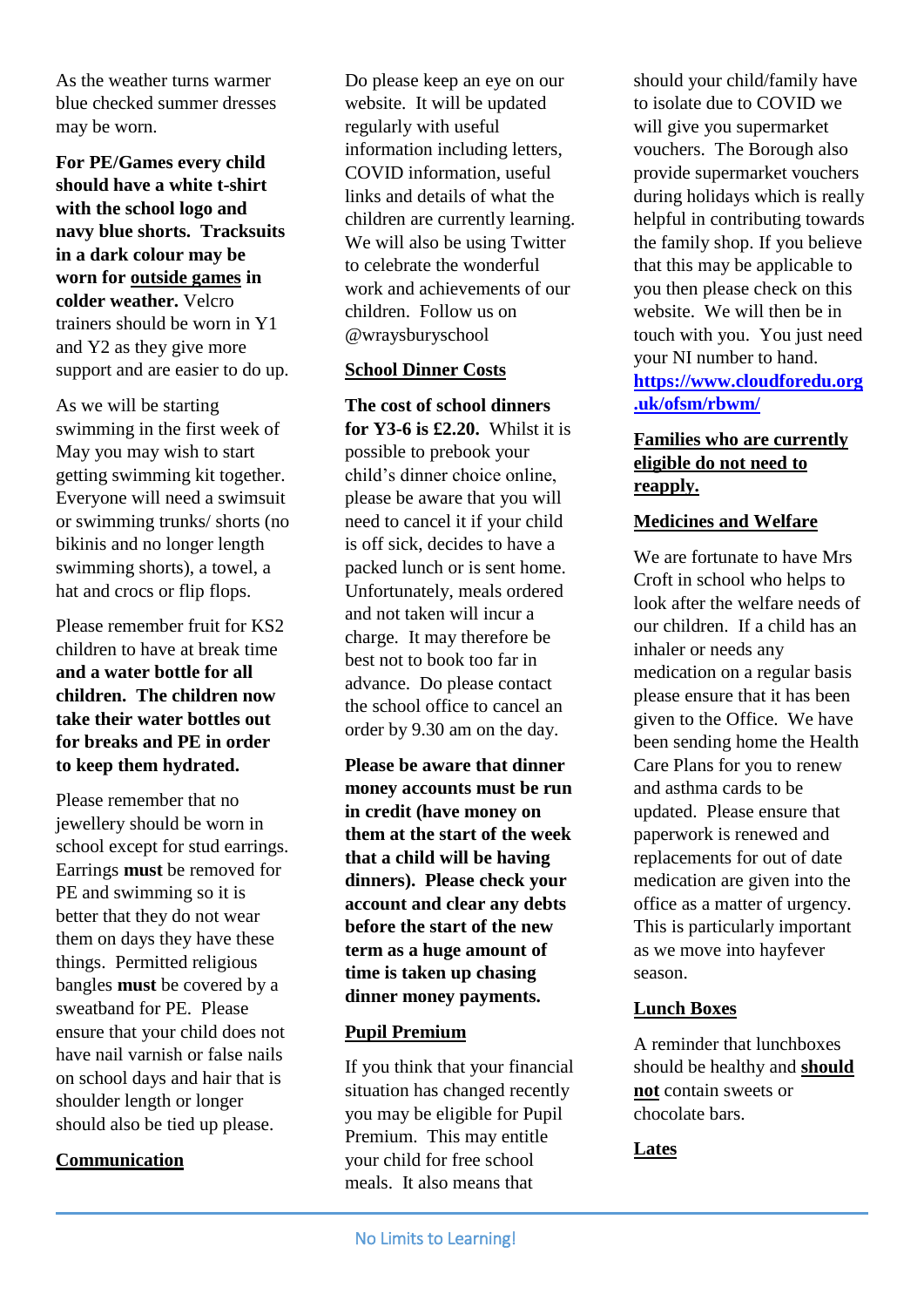A reminder that we start teaching at 9.00 and children who are just about to come through the gate at 9.00 will be sent to the Office as they will not have time to get to their class for the register/dinner orders. Any child arriving after 9.00 will be marked late so do please ensure that you are at school in good time.

**We are now using our new electronic sign in system. Any child arriving late or leaving school outside of the normal finishing time will need to be signed in or out by a parent on the electronic system. A member of staff will guide you with this.**

Please **do not park** on the grass verge, the white zig-zags or yellow zig-zags outside the front of the school or on yellow lines. Please do not park across our emergency access int eh staff car park or in Waylands.

#### **Scooter/Cycle Pods**

We hope the children (especially those who have now passed their bikeability) will use the scooter and cycle pods! Please be aware that we cannot take any responsibility for any loss or damage to them. Please consider locking your child's bike/scooter.

#### **Attendance**

Please remember to ring the school office if your child is not going to be at school because they are ill. If we don't hear from you, we will send a text followed by a phone call to all of your named contacts in order to check that everything is OK and it is vital we know the reason for absence in order to monitor and report to the borough and other authorities.

### **All term time absence (including medical**

**appointments)** needs to be requested on a term time absence form, available from the office or the website. A reminder that holidays **cannot** be authorised in term time and exceptional absence can only be authorised in extreme circumstances. Please ensure that you ring in every day if your child is off in order to update us on the reason.

#### **Parents Teachers Friends Association!**

A huge thank you to the PTFA for their continued hard work. We had a fantastic disco as on Red Nose Day, a wonderful doughnut sale and at present they are very busy organizing our Spring Fayre for the  $7<sup>th</sup>$ May. **Do look out for all the information that will be coming out the first week back at school!**

The PTFA are raising money for the KS1 and 2 play equipment that will be installed the week beginning the 3rd May and the week beginning the  $6<sup>th</sup>$  June!

#### **Governing Body**

In the recent parent Governor election, Mr Khan was the only parent who was nominated so he is duly elected and will begin his term of office this term.

A huge thank you to the whole Governing Body for the time and effort they put into the role and their commitment and loyalty to our school.

They had a wonderful morning in school on the  $10^{th}$  March when they spent time working alongside the children in lessons and out with the children in the playground. They were able to see how their policies and procedures work in practice and were able to gather information to inform future plans.

#### **Parents' Evenings**

We held our parents' evenings just a few weeks ago and these were very much based on the progress that your child is making with their learning. We will be putting in place an opportunity for Mrs Cole to meet with the parents of pupils in her class. If you were unable to attend the parents' evening and your child has an Individual Education Plan/Wellbeing Support Plan then the admin team will be in touch for you to come and collect a copy from the school office. This is to ensure that they do not get lost in book bags on the way home.

#### **Year 5**

Year 5 thoroughly enjoyed and benefitted from The Windsor Schools Sports Partnership Badminton sessions this term They loved having a specialist coach in to teach them and taking part in a sport that we are not normally able to do in school. Our Y6 children have